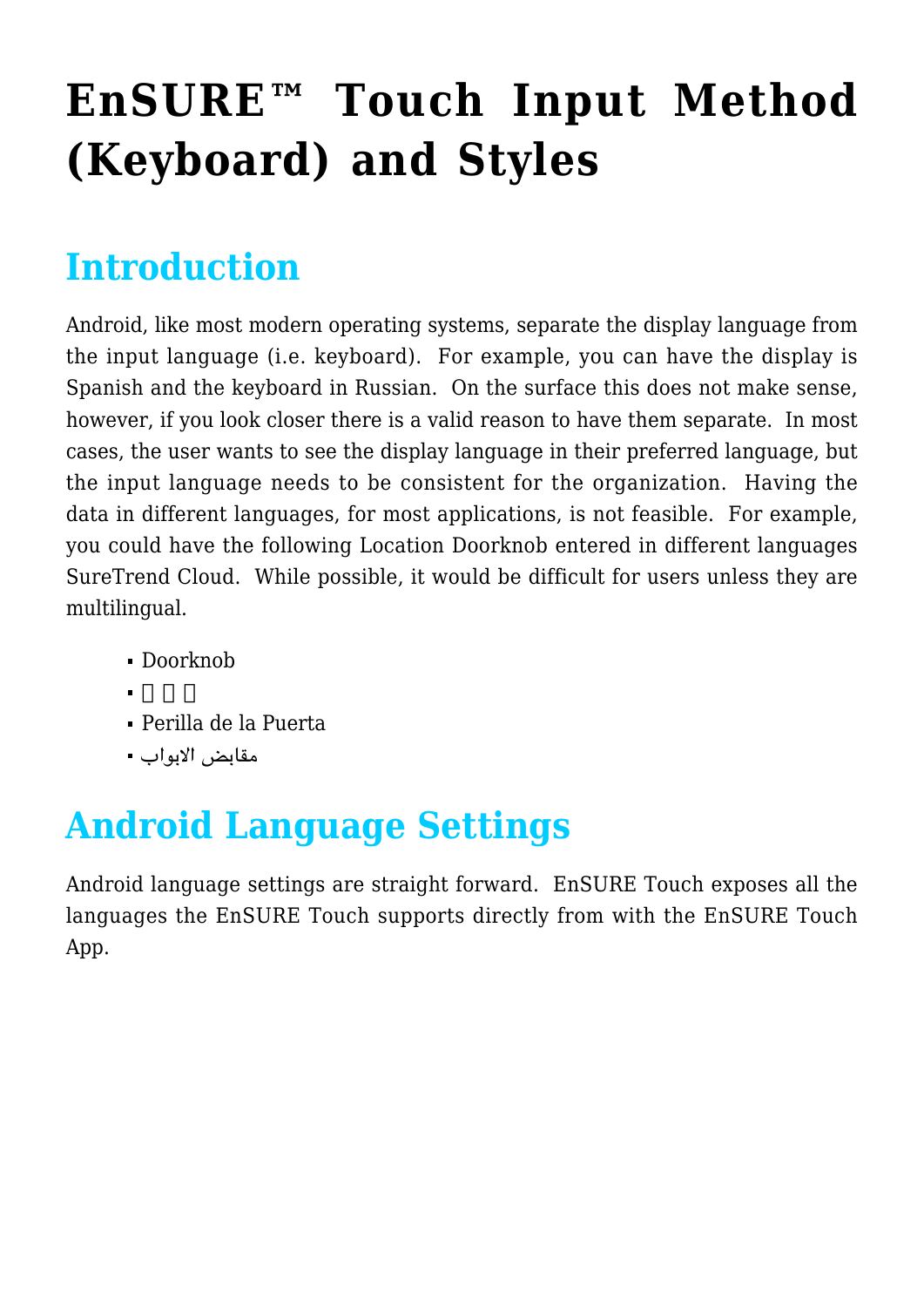| All Android languages                | EnSURE Touch Supported Languages |
|--------------------------------------|----------------------------------|
| ■ 7:04<br>$\blacksquare$<br>Language | 74111<br><b>う</b> Language       |
| Afrikaans                            | English                          |
| Bahasa Indonesia                     | español<br>العربية               |
| Bahasa Melayu                        | 中文<br>中国                         |
| Català                               | 中文<br>台灣                         |
| Čeština                              | русский                          |
| Dansk                                | Brasil<br>português              |
| Deutsch (Deutschland)                | 日本語<br>Deutsch                   |
| Deutsch (Liechtenstein)              | français                         |
| Deutsch (Österreich)                 | italiano                         |
| Deutsch (Schweiz)                    | 한국어                              |
|                                      | Nederlands                       |

The reason the EnSURE Touch only exposes a subset of Android languages is that all the nomenclature in the EnSURE Touch application must be translated before an Android language can be supported. If the user selected a language from Android that was not translated in EnSURE Touch, the EnSURE Touch would show English, but internal Android features would show the language selected.

You can see in the example below if the Android language Kiswahili is selected, EnSURE Touch shows the activity Locations in English, but in the search window the Android text "Search" is translated to Kiswahili and shows "Tafuta".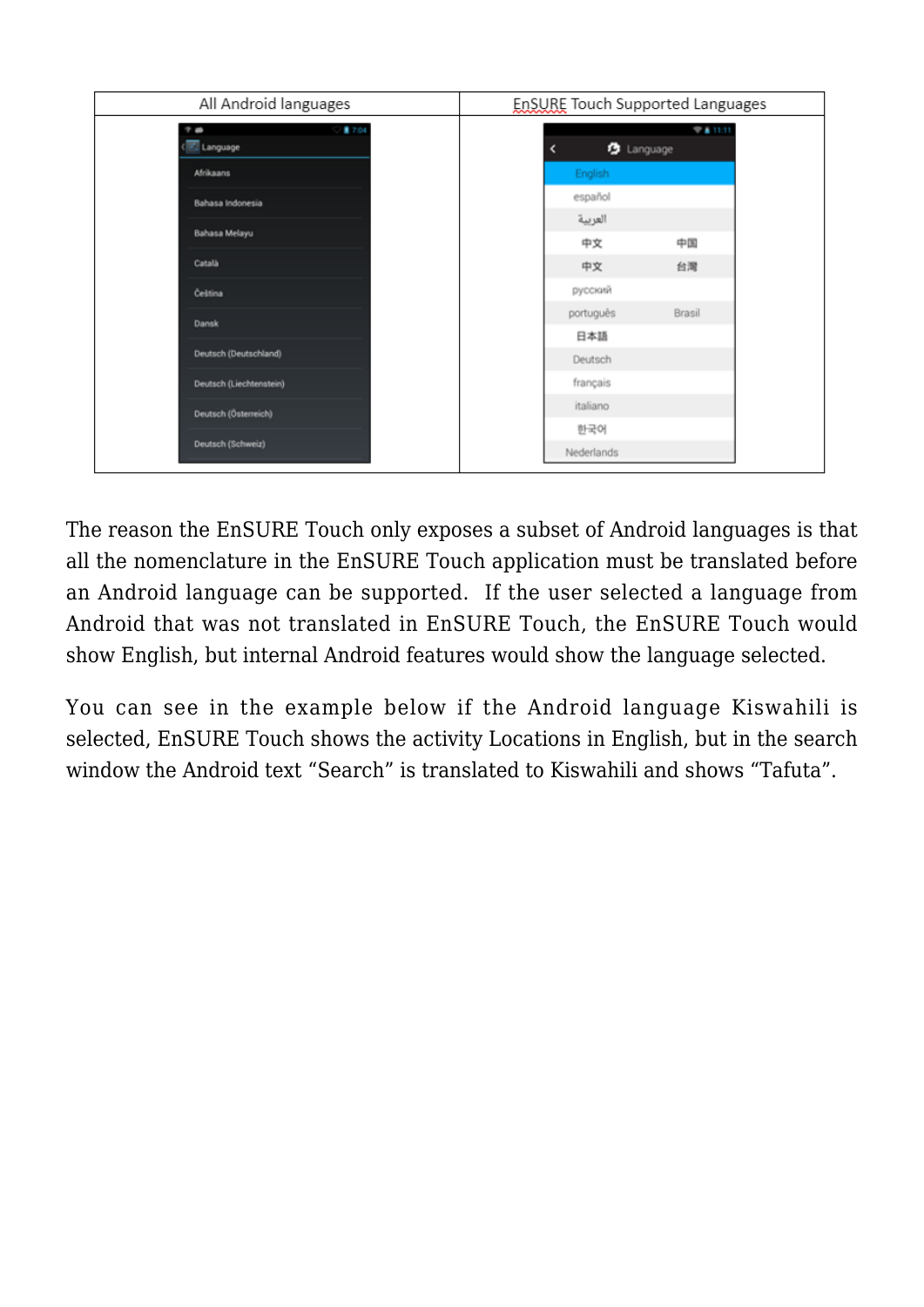| Locations       |  |
|-----------------|--|
| <b>Q</b> Tafuta |  |
|                 |  |
|                 |  |
|                 |  |
|                 |  |
|                 |  |
|                 |  |
|                 |  |
|                 |  |
|                 |  |
|                 |  |
|                 |  |
|                 |  |

#### **EnSURE™ Touch Keyboard**

Android input methods (Keyboard) settings and much more complex than Language settings. Android makes the input methods richer to allow for more advanced input. Android allows for custom input methods that include a custom keyboard, keyboard styles, key swiping, physical keyboards, clipboards, voice commands, and more. For the purposes of this document, we will refer to the input method as the Keyboard since the EnSURE Touch does not have a microphone.

# **Keyboard Behavior**

The keyboard will pop up when you tap an entry field or will auto popup if the EnSURE Touch application assumes you need to enter data. For example, in Locations activity, it is not clear if the user wants to search or select a location so the keyboard does not auto popup, but when you enter a new location the Location name is required and the keyboard will auto popup.

You can always dismiss the keyboard by pressing the back button at the bottom right of the EnSURE Touch and bring the keyboard back by taping the field.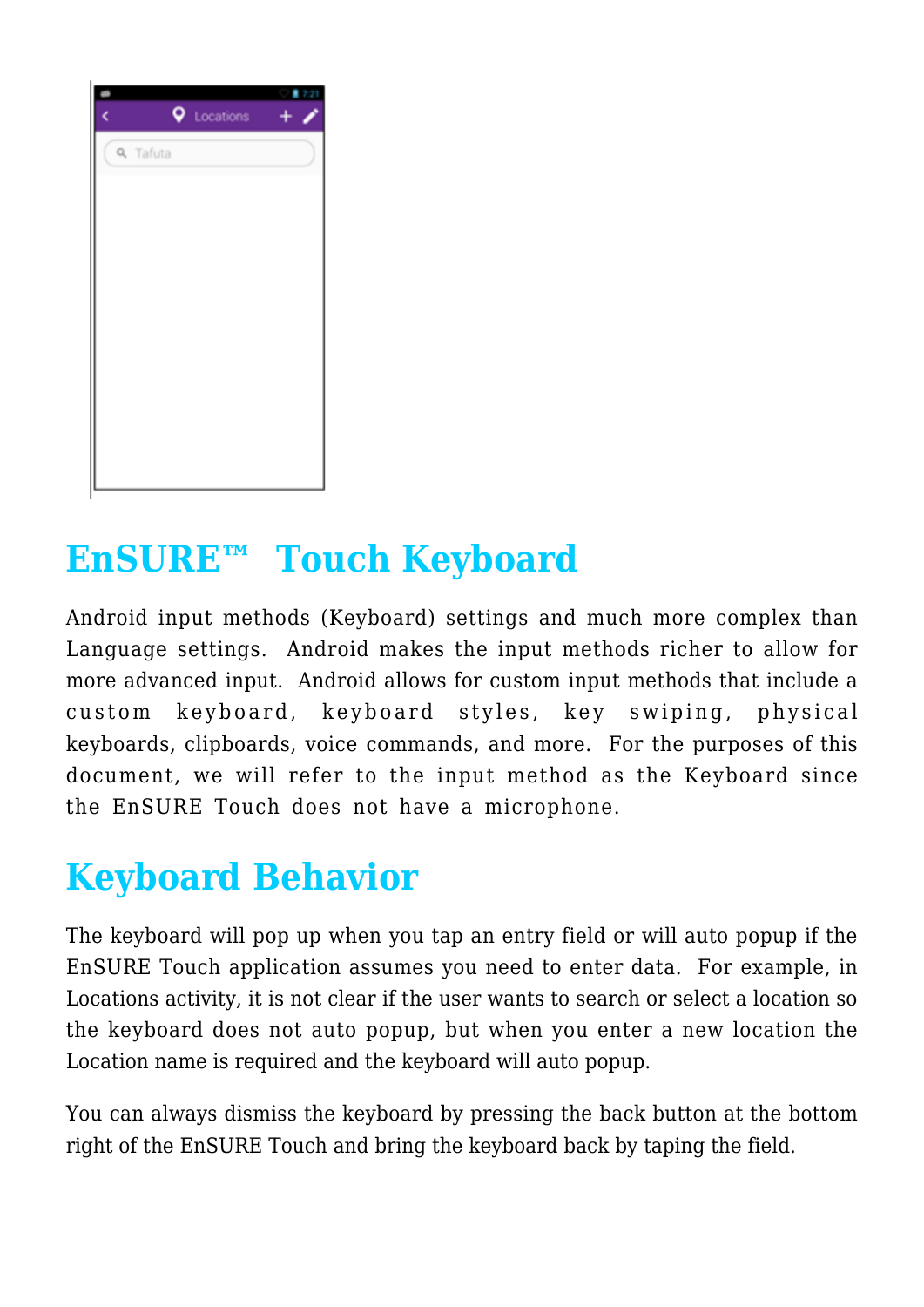| 94.820<br>٠<br><b>Q</b> Locations<br>$+$ | <b>94318</b><br>٠<br><b>Q</b> Add Location |
|------------------------------------------|--------------------------------------------|
| <b>Q</b> Search                          | Location name                              |
| Loc1                                     | Device Type                                |
| Loc2                                     | UltraSnap<br>$\sim$                        |
|                                          | Limits RLU<br>Lower                        |
|                                          | 50<br>⋍                                    |
|                                          | Upper<br>50                                |
|                                          | P                                          |
|                                          |                                            |
|                                          | $\overline{\phantom{a}}$                   |
|                                          | 7123<br><b>Next</b>                        |

# **Keyboard Layout**

The keyboard layout will change based on the type of field you are entering. If you are entering alphanumeric data, the text keyboard will display. If you are entering numbers, the numeric keyboard will display. For dates and other data types, there is no need for the keyboard. The UI has features like date and time selector, and dropdowns or toggles.

| <b>94318</b><br><b>Q</b> Add Location                                            | <b>VA123</b><br>٠<br><b>Q</b> Add Location<br>e |
|----------------------------------------------------------------------------------|-------------------------------------------------|
| Location name                                                                    | Location name<br>Loc <sub>3</sub>               |
| Device Type<br>UltraSnap<br>$\sim$                                               | Device Type<br>UltraSnap<br>$\sim$              |
| Limits RLU                                                                       | Limits RLU                                      |
| Lower<br>50<br>$\frac{1}{2}$                                                     | Lower<br>50                                     |
| Upper<br>50                                                                      | Upper<br>50                                     |
|                                                                                  |                                                 |
| UIOP<br>$\mathbf{v}$<br>R                                                        | $\overline{2}$<br>3<br>ī<br>۰                   |
| $\mathbf{K}$<br>н<br>э<br>G                                                      | 5<br>$6\phantom{1}6$<br>4<br>٠                  |
| $\mathbf{x}$<br>$\mathbf{c}$<br>$\mathbf v$<br>B<br>$\overline{\mathbf{z}}$<br>۰ | $\overline{7}$<br>8<br>9<br>$\bullet$           |
| 7123<br>$\Box$ Next                                                              | $\pmb{0}$<br><b>Next</b><br>٠                   |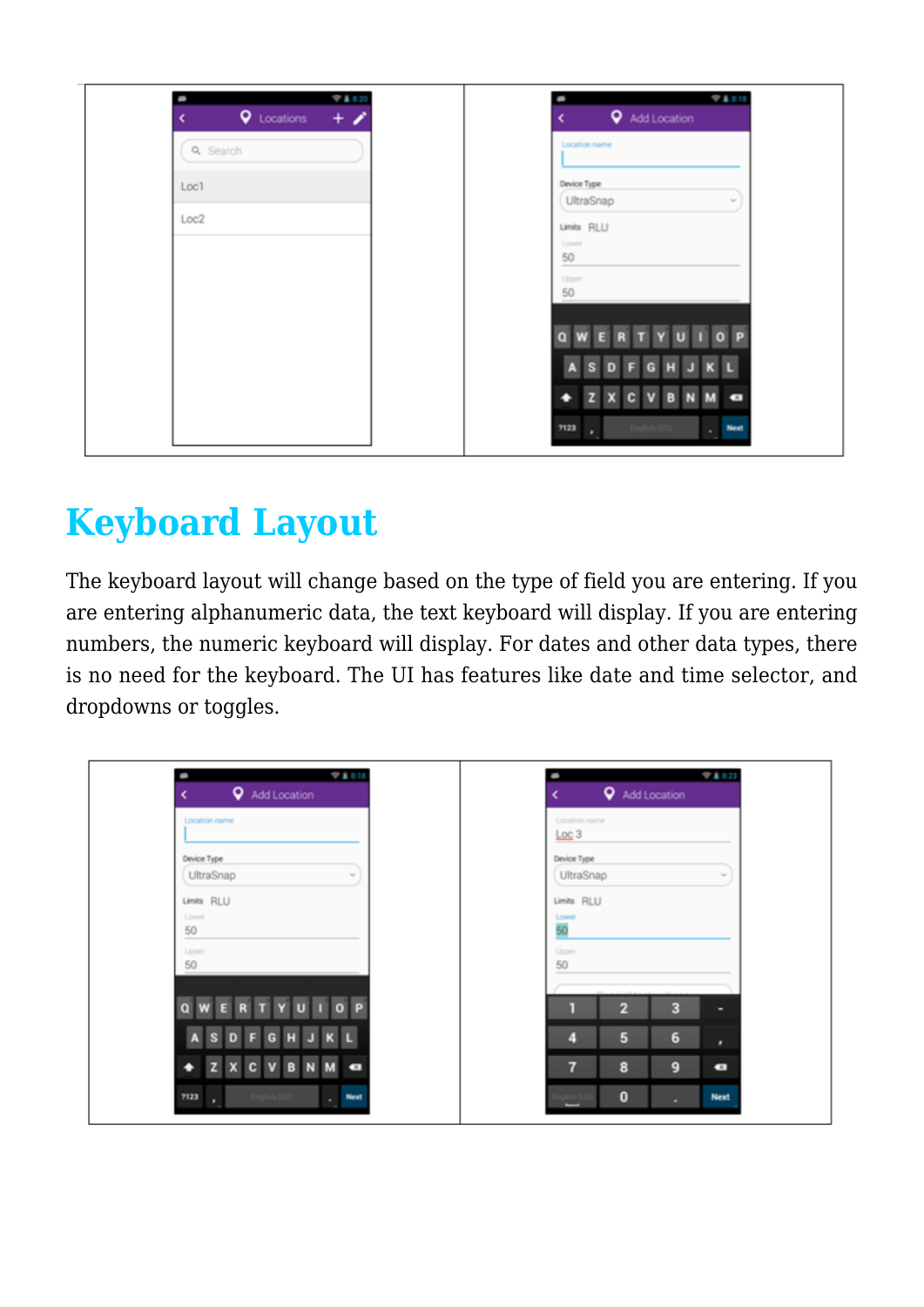# **Extended Keyboard**

The alphanumeric keyboard shows the default characters. Keys on the keyboard are can change the layout or allow for entry of other characters.

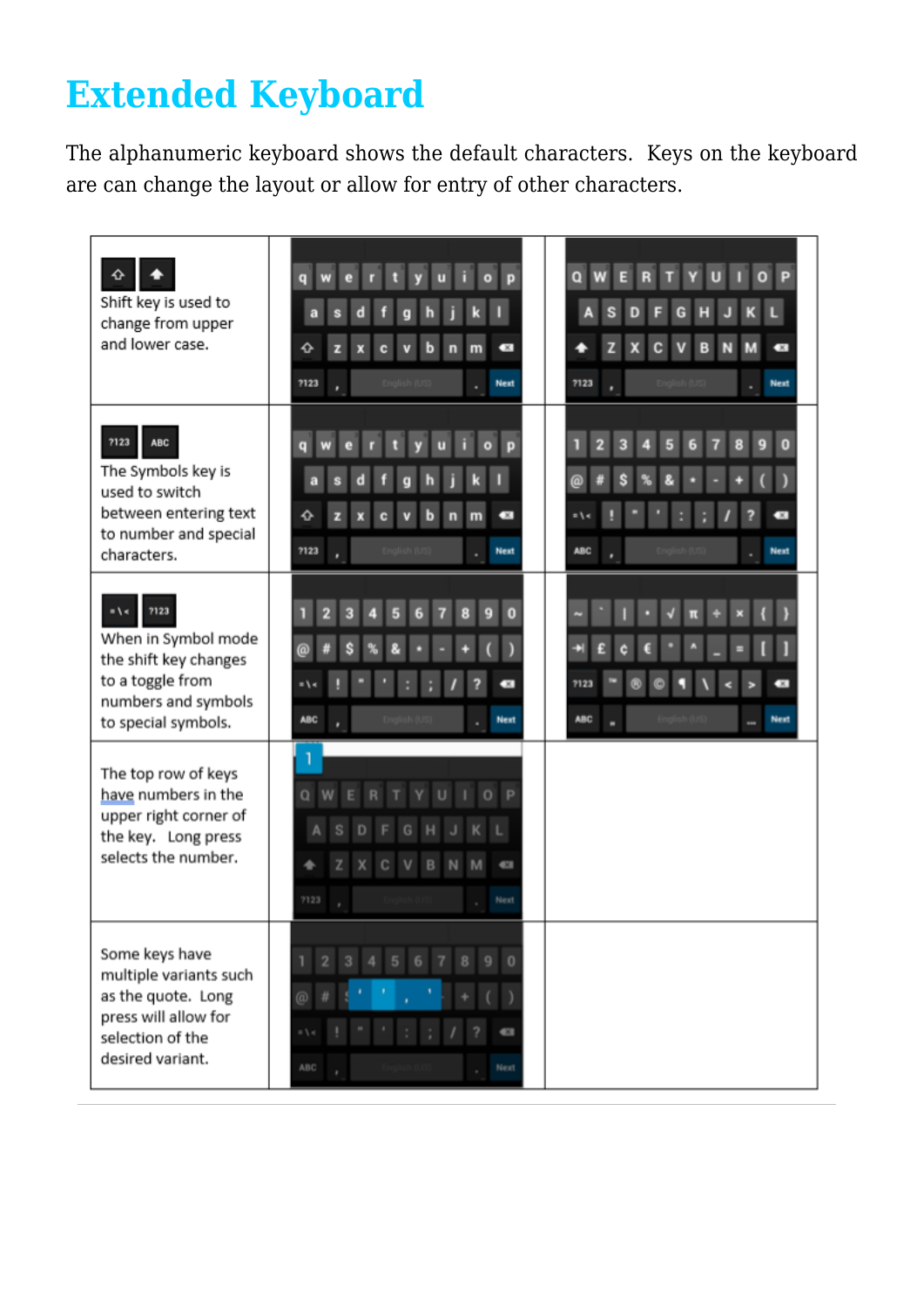# **Custom Input Methods (Keyboard)**

Many custom input methods (Keyboards) are APKs installed from the Google Play store. Since EnSURE Touch is a locked system it does not allow users to install the software.

#### **Input Method (Keyboard) Selection**

To simplify the input method (Keyboard) selection, EnSURE Touch matches the Keyboard with the language selection. This is an attempt to make the EnSURE Touch setup easier for the user because the Keyboard options in Android are many and can be confusing because the EnSURE Touch does not support many of them.

#### **Access Input Options**

Android makes it possible to access keyboard options from within the keyboards. To access the keyboard options, press and hold the "," key for 2 seconds and then let go. The Input options menu will appear.



#### **Input Option Details**

Because the EnSURE Touch uses a custom version of Android some features do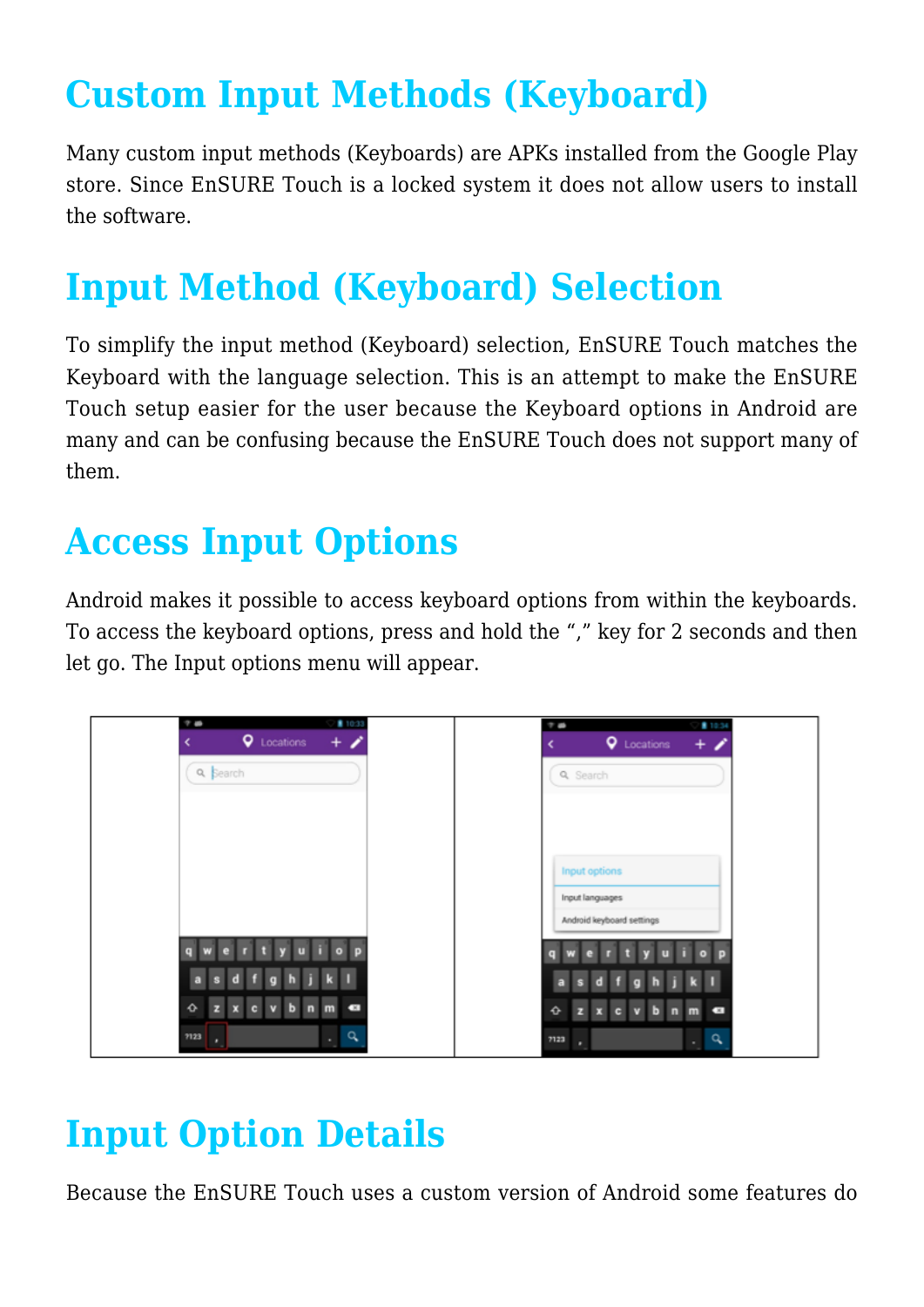not work or may work differently than other Android devices. The following is how the Input Options work on the EnSURE Touch.

#### **Input Languages**

By default, the Input Language matches the System (display) language. However, unchecking Use system language allows the user to select one or more input languages (Keyboards).



#### **Switching Between Keyboards**

If another keyboard is selected it will be used by default. However, you can also select multiple keyboards. Switching the keyboards can be done through the keyboard. You can also use the list of keyboards by pressing and holding the space bar and selecting the Keyboard desired.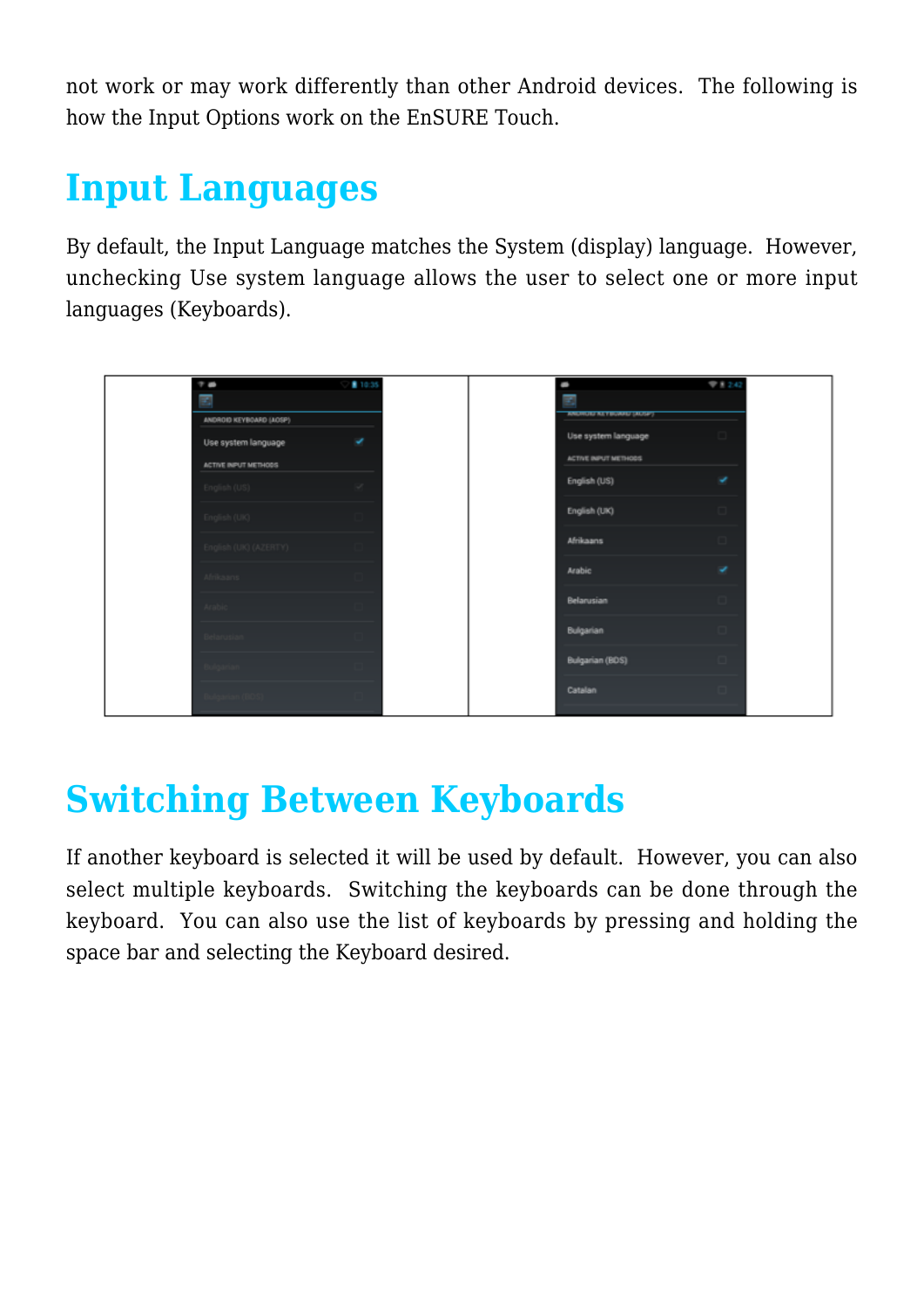



# **Android Keyboard Settings**

From the Input Options menu, you can select the Android keyboard options. This gives the user access to keyboard settings. Some of the settings will work on the EnSURE Touch, but others will not. Since the EnSURE Touch does not have a mic the voice commands do not work. Sound and vibration feedback do not work. Also, gesture typing does not work. The remaining options are selfexplanatory. In the Advanced Setting, there is Custom Input Styles that allow for changes to the keyboard layout defined below.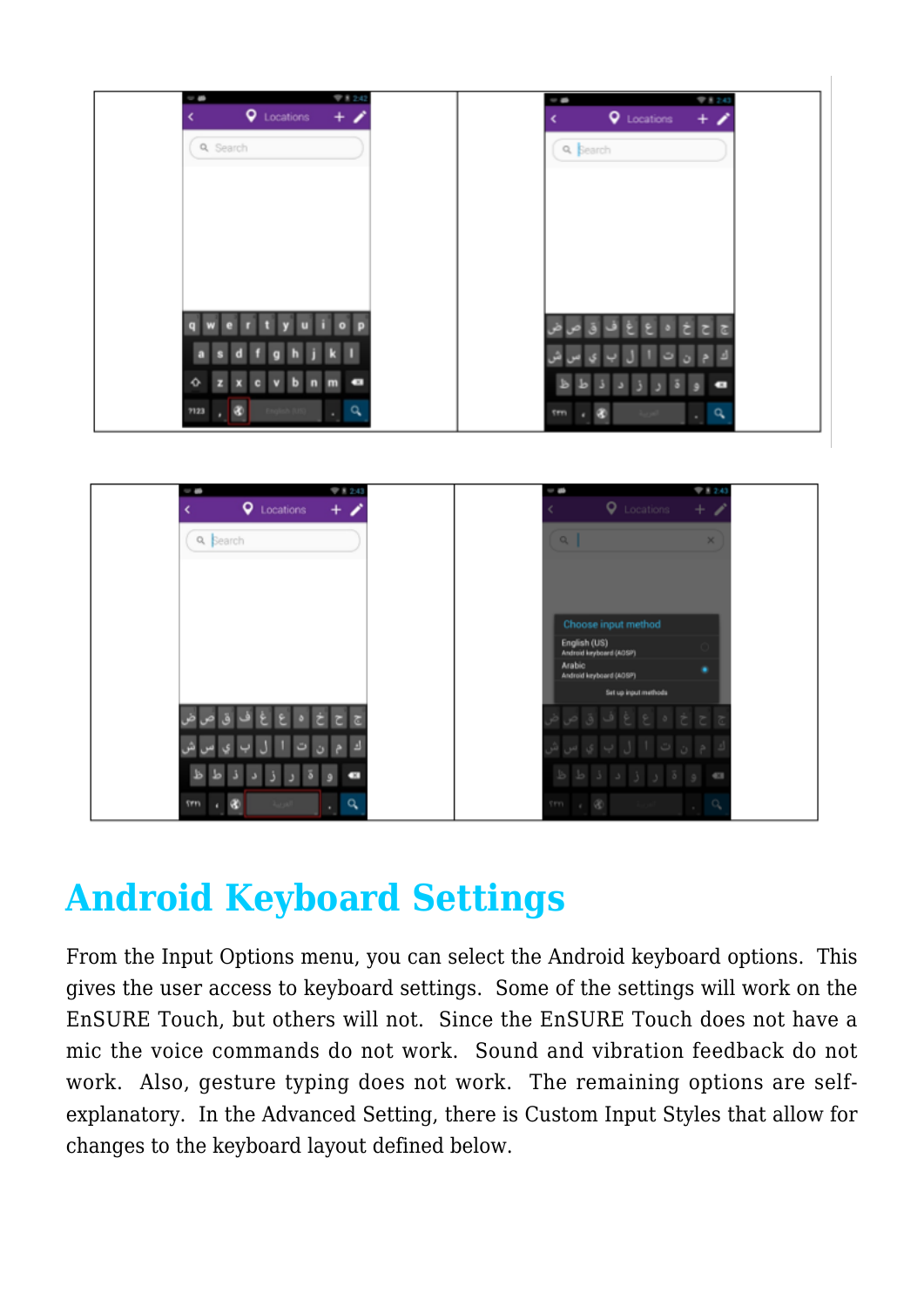

#### **Advanced settings**

In Advanced Settings, the user can select Custom input styles. This can be useful for user that have a special keyboard they prefer. The most common keyboard style is the QWERTZ, but some users like the AZERTY style. To change the style perform the following. In the Advanced settings select Custom input styles. Select the ADD STYLE at the bottom of the screen. Select the Language and Layout. You will be prompted to Enable styles the first time it is selected.